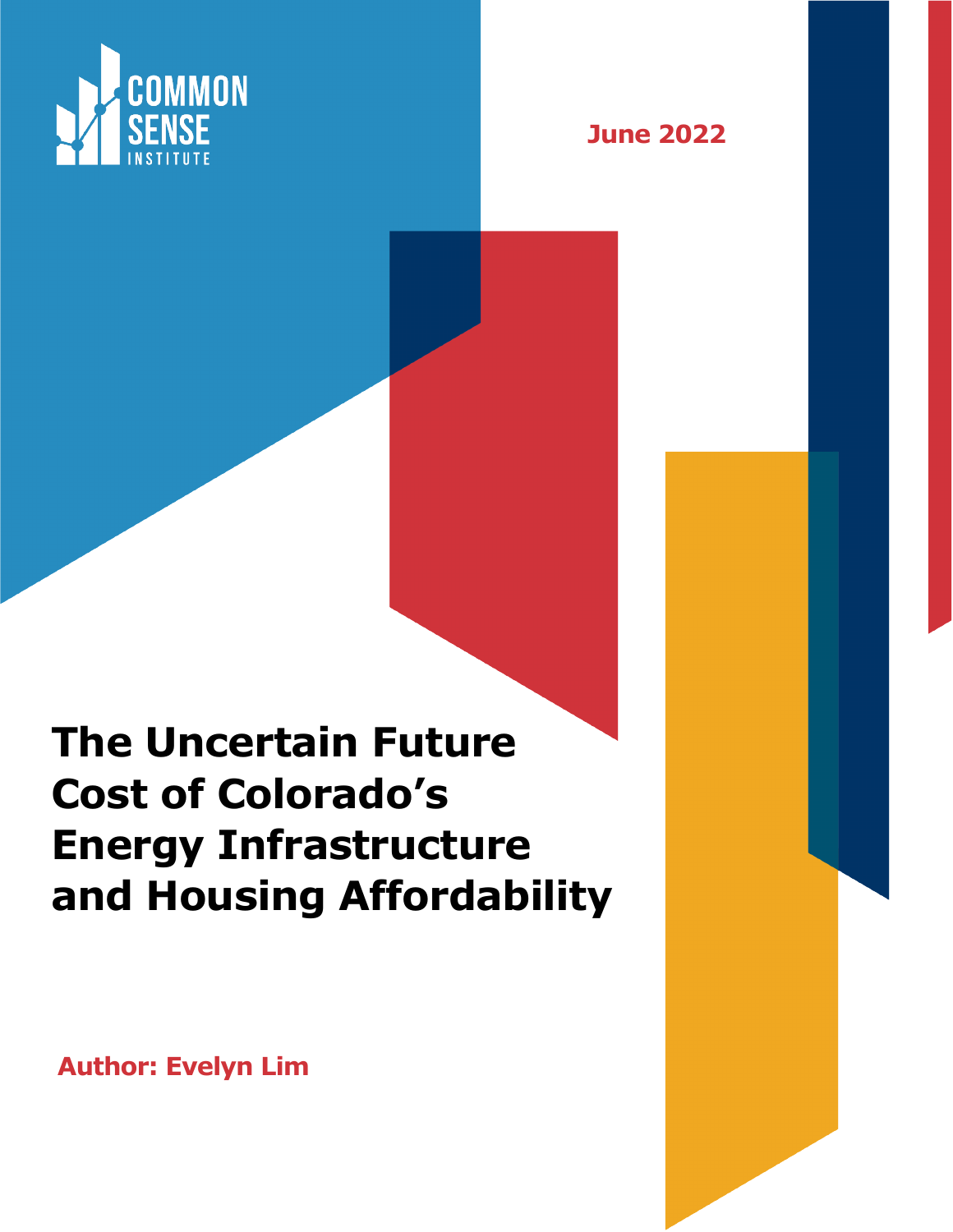# **ABOUT THE MIKE A. LEPRINO FELLOWSHIP**

The Mike A. Leprino Free Enterprise Fellowship was established by Laura Leprino and Matthew Leprino in honor of the late Mike A. Leprino, who was a pillar in the Denver community. The son of Italian immigrants, he was a banker, developer and community servant. Some of the greatest treasures and neighborhoods in our state were built and funded by Mike. He gave back relentlessly to his state and country, something that he also instilled in each of his children. No greater defender of free enterprise and the American dream, Mike is someone who from humble beginnings built an enviable legacy in Colorado. Thanks to Mike A. Leprino's legacy, we can all take a lesson in hard work, the entrepreneurial spirit, and the power of free enterprise. The Mike A. Leprino Fellowship will focus on issues reflected in the values and accomplishments of this former pillar of the community.

# **ABOUT THE AUTHOR**

#### **2022 MIKE A. LEPRINO FELLOW**

**Evelyn Lim** is the Director of Policy and Research at the American Cornerstone Institute. In 2021, Evelyn co-authored the report "From Conflict to Compassion: A Colorado Housing Blueprint for Transformational Change," as a CSI Terry J. Stevinson Fellow. She was most recently the Department of Housing and Urban Development's (HUD) Regional Administrator for Region 8 which covers Colorado, Utah, Wyoming, Montana, North Dakota, and South Dakota. In March 2020, she was detailed to Secretary Carson's office to lead HUD's coronavirus relief efforts and support the Secretary in his role on the White House Coronavirus Task Force. Prior to her appointment at HUD, she served as the Deputy Chief of Staff at the Department of Homeland Security (DHS), the third largest federal cabinet agency with over 240,000 law enforcement, military, and civilian employees.

### **ABOUT COMMON SENSE INSTITUTE**

**Common Sense Institute** is a non-partisan research organization dedicated to the protection and promotion of Colorado's economy. CSI is at the forefront of important discussions concerning the future of free enterprise in Colorado and aims to have an impact on the issues that matter most to Coloradans.

CSI's mission is to examine the fiscal impacts of policies, initiatives, and proposed laws so that Coloradans are educated and informed on issues impacting their lives. CSI employs rigorous research techniques and dynamic modeling to evaluate the potential impact of these measures on the Colorado economy and individual opportunity.

Common Sense Institute was founded in 2010 originally as Common Sense Policy Roundtable. CSI's founders were a concerned group of business and community leaders who observed that divisive partisanship was overwhelming policymaking and believed that sound economic analysis could help Coloradans make fact-based and *common sense* decisions.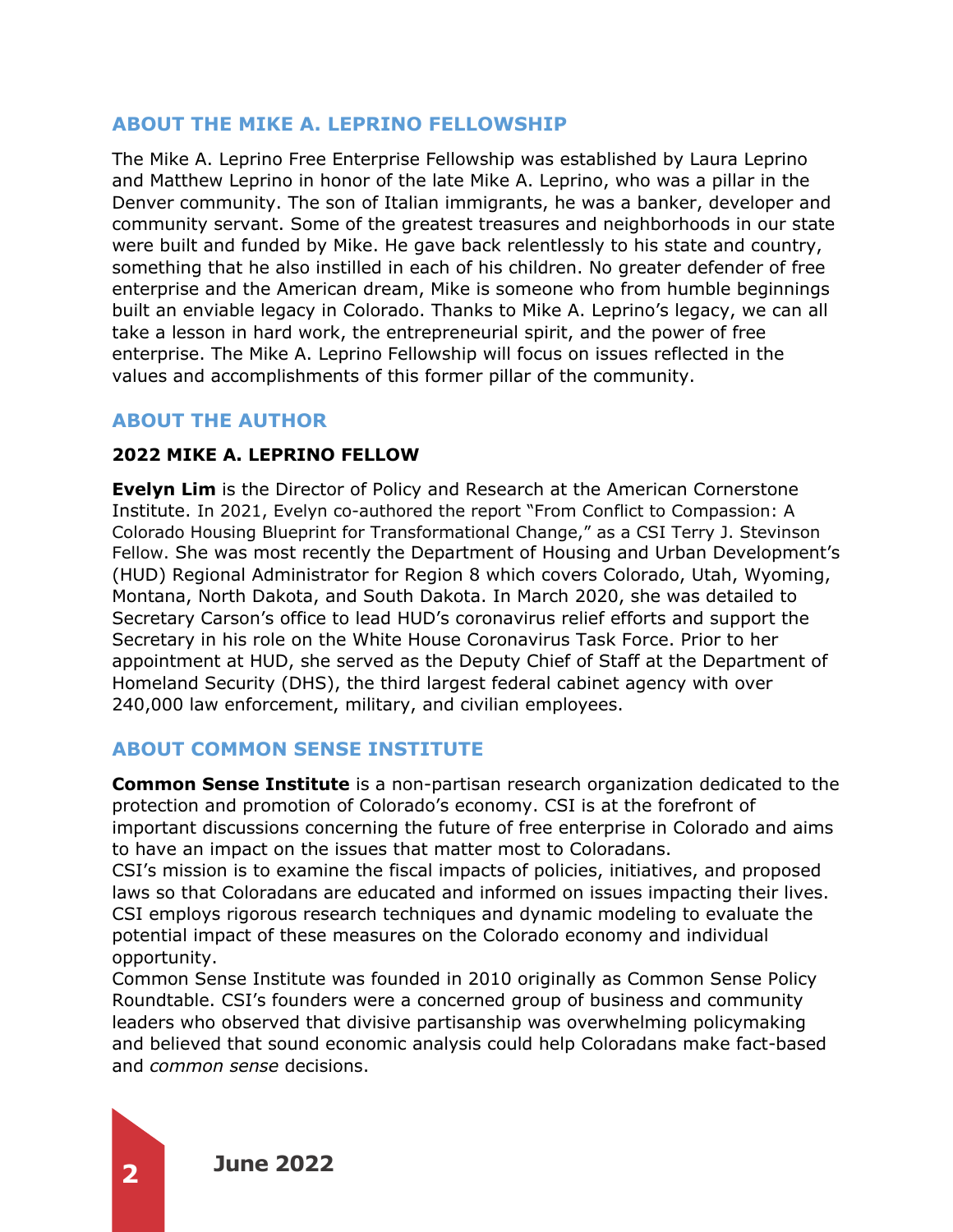# **TEAMS & FELLOWS STATEMENT**

CSI is committed to independent, in-depth research that examines the impacts of policies, initiatives, and proposed laws so Coloradans are educated and informed on issues impacting their lives. CSI's commitment to institutional independence is rooted in the individual independence of our researchers, economists, and fellows.

At the core of CSI's mission is belief in the power of the free enterprise system. Our work explores ideas that protect and promote jobs and the economy, and the CSI team and fellows take part in this pursuit with academic freedom. Our team's work is guided by data-driven research and evidence. The views and opinions of fellows do not reflect institutional views of CSI. CSI operates independently of any political party and does not take positions.

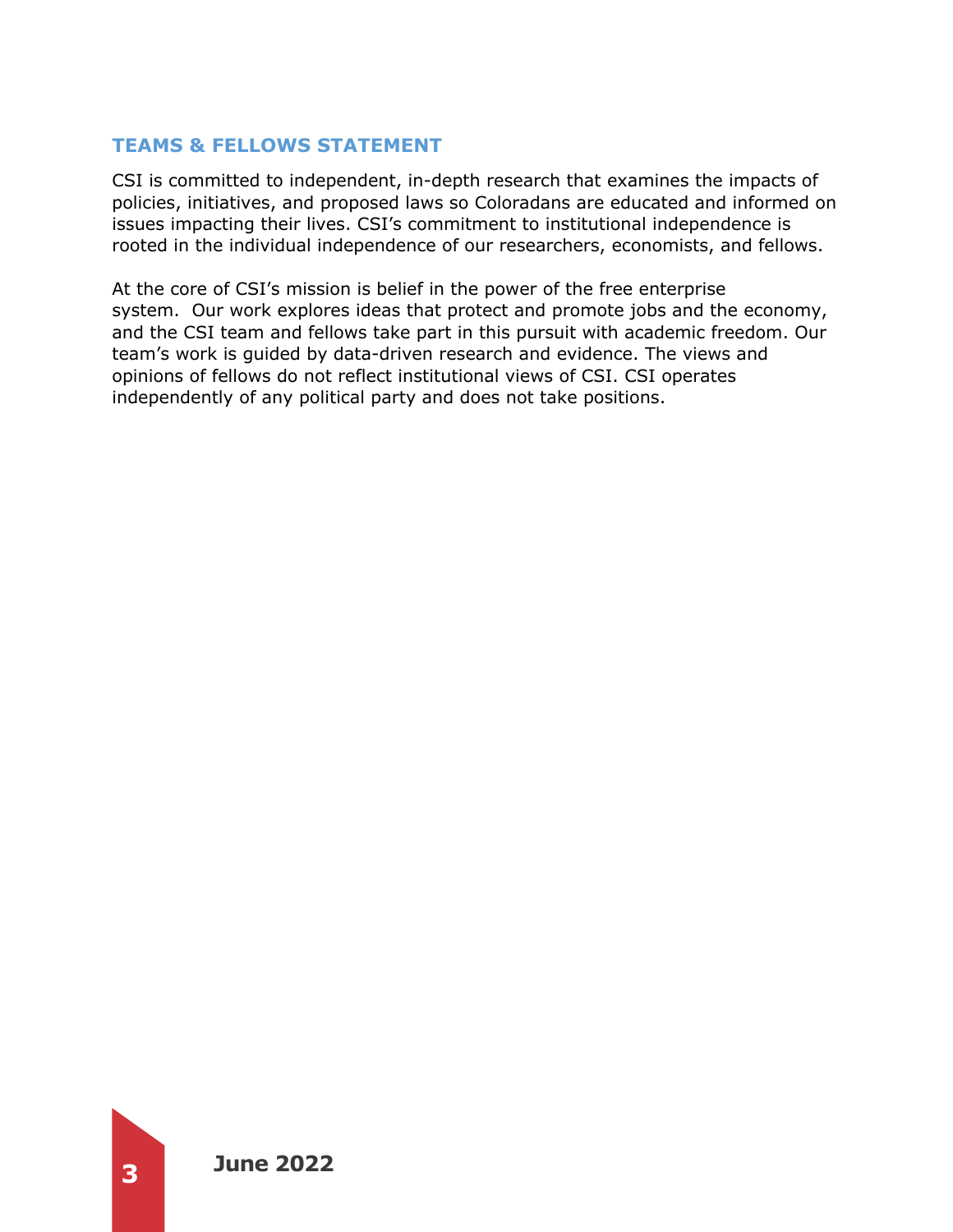# **Table of Contents**

| HB22-1362 Paves the Way for Full Beneficial Electrification  13 |  |
|-----------------------------------------------------------------|--|
|                                                                 |  |
|                                                                 |  |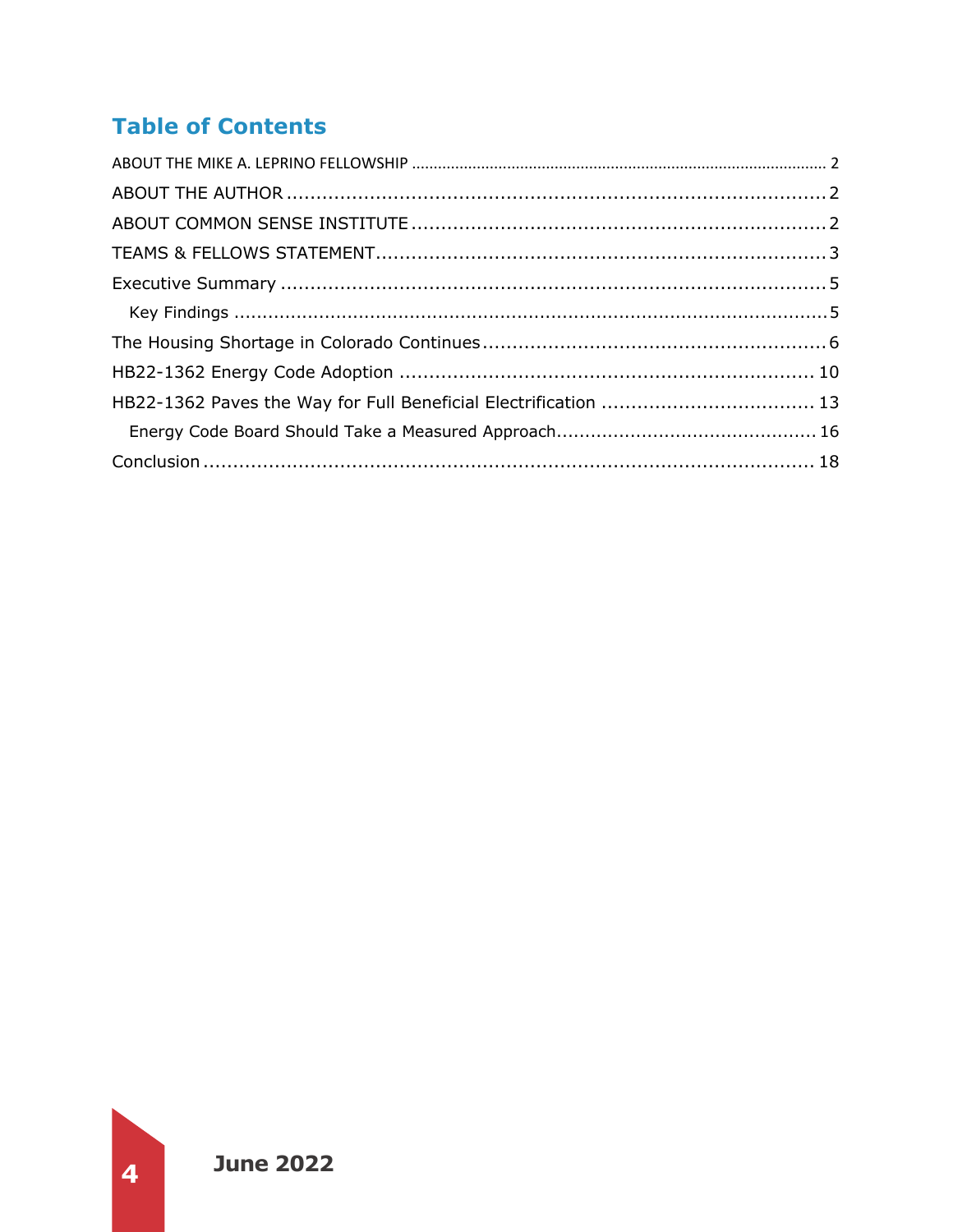# **Executive Summary**

Housing affordability remains a top issue facing Coloradans. With rising inflation, supply chain disruptions, workforce shortages, and complex land-use regulations, the outlook for housing development in the state looks bleak. With such a laundry list of economic and regulatory hurdles, not all within its immediate control, the state should focus on policy interventions that have the best chance of breaking the status quo and improving affordability at scale. Housing policy in Colorado should focus on fostering an environment that enables more affordable, workforce, and market rate development. For example, the state has passed promising legislation like the Innovative Housing Incentive Program (HB22-1282) that supports innovative housing. However, other recently passed legislation such as Building Greenhouse Gas Emissions (HB22-1362), which requires the adoption of model energy codes, will create additional barriers to development that will make housing more expensive in Colorado.

HB22-1362 seeks to reduce reliance on natural gas in new residential and commercial buildings. It requires the adoption of stringent energy codes plus electric and solar-ready and green codes for new buildings and renovations. The energy code is one of several recent policies the state has passed to achieve its greenhouse gas emission (GHG) reduction targets in the building sector. With a goal to reduce statewide GHG pollution 26% by 2025, 50% by 2030, and 90% by 2050, electrifying new buildings will not be enough. To reach its goal, the state will have to address how it will reduce GHG emissions from existing homes and buildings, a costly undertaking for property owners.

A primary avenue for reducing the use of natural gas in residential and commercial buildings is full electrification. Full electrification in the built environment is an ambitious target no state has accomplished to date. The road to electrification is fraught with market and policy barriers that will prove costly to consumers if not implemented correctly. As technology continues to advance and the electricity grid becomes cleaner, electrification may indeed prove beneficial to the consumer. However, if the transition continues aggressively without affordability as a key consideration, Colorado will continue to make housing less affordable and further out of reach for many homebuyers and renters which will severely impact the state's economy.

Before a full transition to electrification begins, policymakers and consumers must understand the complex tradeoffs they face before beneficial electrification will truly be beneficial for both the consumer and the environment.

### **Key Findings**

• CSI estimates Colorado's housing deficit at 195,912 units. Based on forecasted population growth and the current rate of growth in residential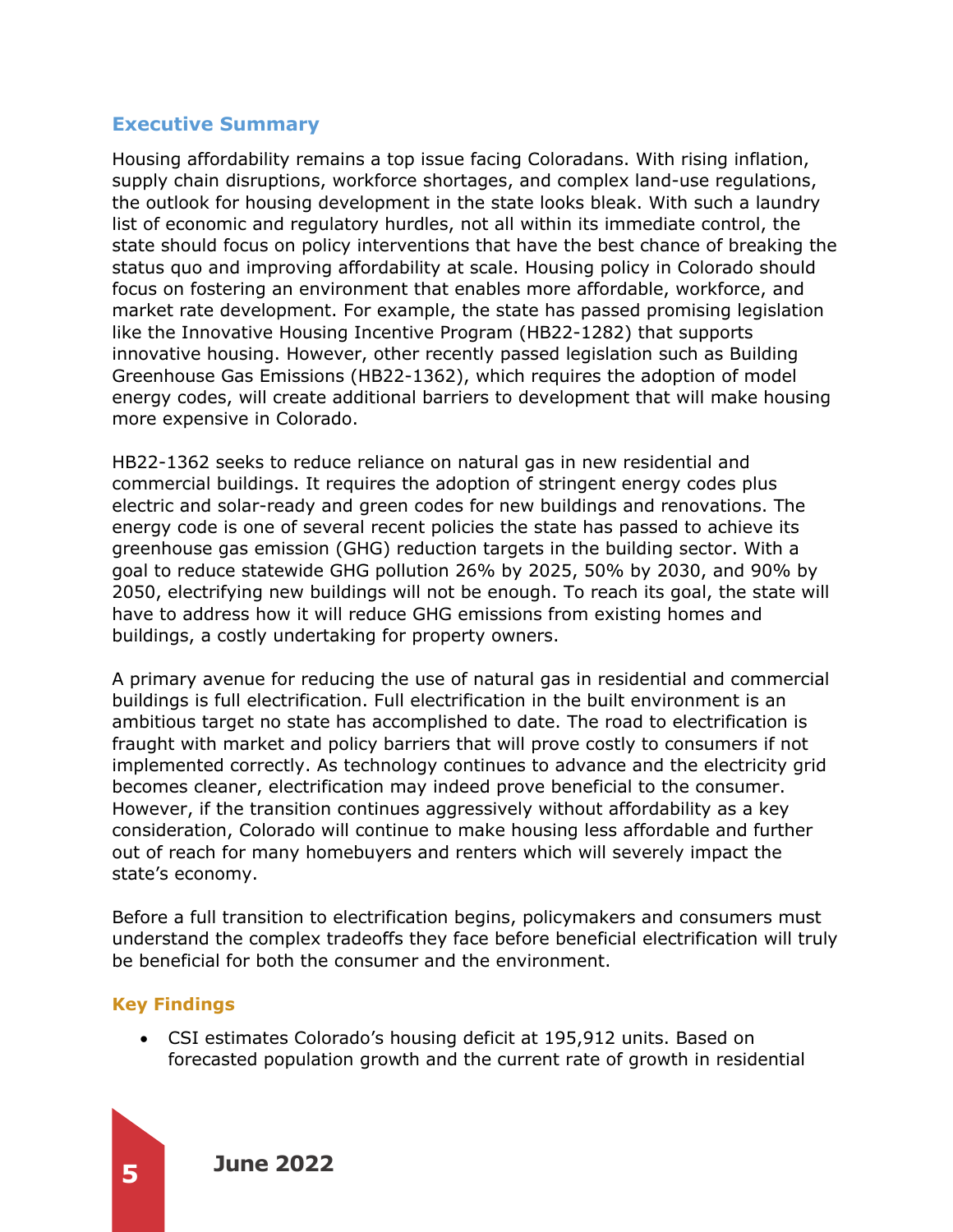construction, CSI estimates the deficit could feasibly reach 514,462 units by 2031. High home prices, coupled with increasing interest rates will mean housing will remain unaffordable.

- Adopting a more stringent minimum energy code will increase the cost to build new homes. Analysis shows the additional costs range anywhere between \$6,450 and \$22,352 per new home.
- The recently enacted requirement for a minimum standard home building energy code paves the way to full electrification of buildings in Colorado, but there has been little work done to estimate the total cost of residential and commercial building electrification.
- Based on a study of the cost of residential electrification done by Black Hills Energy, the public utility for Rocky Ford, CO, the combined cost of 'behind the meter' expenses and electric utility infrastructure would range between be \$36K to \$42K per existing unit, for a total statewide cost of \$59.1B to \$68.4B.



Before pursuing widespread electrification of buildings, policymakers should calculate the total costs and ensure the required infrastructure to support electrification will be available. This should ensure the costs and reliability impacts do not outweigh the benefits.

Recommendations:

- The Energy Code Board should ensure a transparent and fair stakeholder process for adoption of codes for Colorado and allow for public input.
- The Energy Code Board should adopt model codes that also prioritize affordability.
- Prior to embarking on full electrification, policymakers should fully understand the costs to consumers using a simple payback method.

# **The Housing Shortage in Colorado Continues**

A shortage of housing remains a major issue for Colorado. Colorado has attracted an influx of people but has been underbuilding for years. To accommodate the growing population, Colorado needs to build more housing units across all price

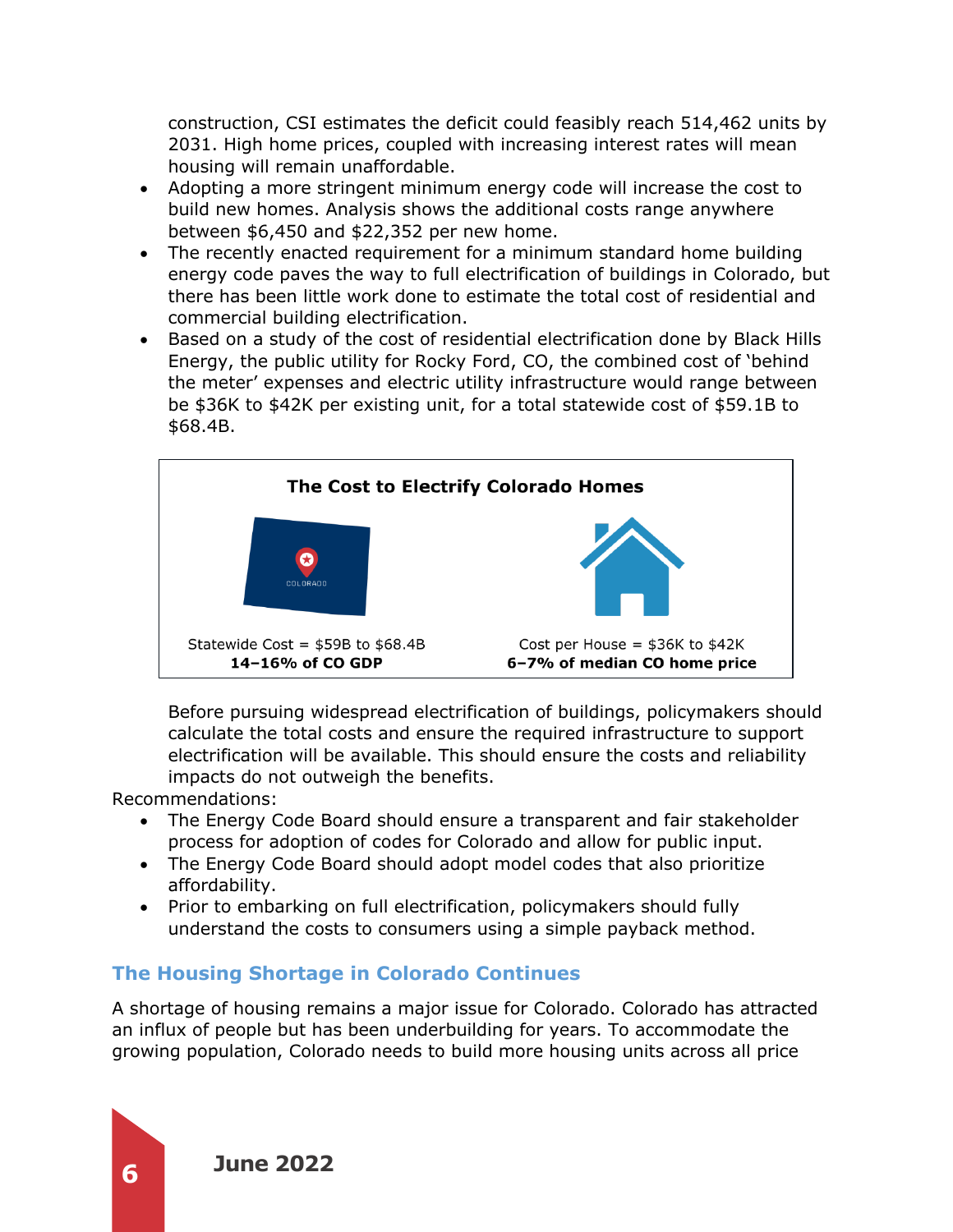points but particularly in the entry-level market as millennials and younger generations enter the housing market.

Colorado population growth in the 2020 Census showed a 744,518 increase, or a 14.8%, increase over 2010 Census population. The total growth is comparable to the prior decade which saw a population increase of 727,935 which means Colorado has added 1.47M residents over the last two decades. Between 2010-2020, Colorado had the sixth highest growth percentage among U.S. states, behind only Utah, Idaho, Texas, North Dakota, and Nevada.<sup>i</sup>

The State Demographer's forecast predicts population growth in Colorado will slow over the next few decades yet continue to outpace the rest of the nation. Between 2020 and 2030, the state's population is projected to increase by 717,000 with 88% of that increase in the Front Range. The northern Front Range is expected to experience the fastest growth with an annual average growth of 151,000 people.

Housing development in Colorado has not kept up with population growth which contributes to the increase in housing prices throughout the state. The 2021 CSI Terry J. Stevinson Fellowship report showed that not only did the housing deficit originate during the Great Recession but has continued to grow since.

The Great Recession obliterated the housing development market. In the year 2008 we built 18,998 homes, a reduction of 35.5%, compared to 2007 when we built 29,454. But wait, it gets worse. When we compare 2008 to the average from 2000 to 2007 of 44,653 homes built per year, representing a reduction of 57.45%. Okay, so that's concerning but wait again, the bleeding continues. In 2009, we built 9,355 units, representing a reduction of 79% ... from 2010 to 2014 we averaged 20,921 units created a year, a reduction of 53% from our pre-Great Recession average.<sup>ii</sup>

CSI estimates our current housing supply shortage to be 195,912 housing units. Under current conditions, the deficit is predicted to grow to 338,658 in 2026 and 514,462 in 2031. To close the deficit by 2026, 67,732 housing units will need to be built every year. To put that number into perspective, that is more units that we have ever built in Colorado in any one year; the highest being in 1972 with 65,664 units built.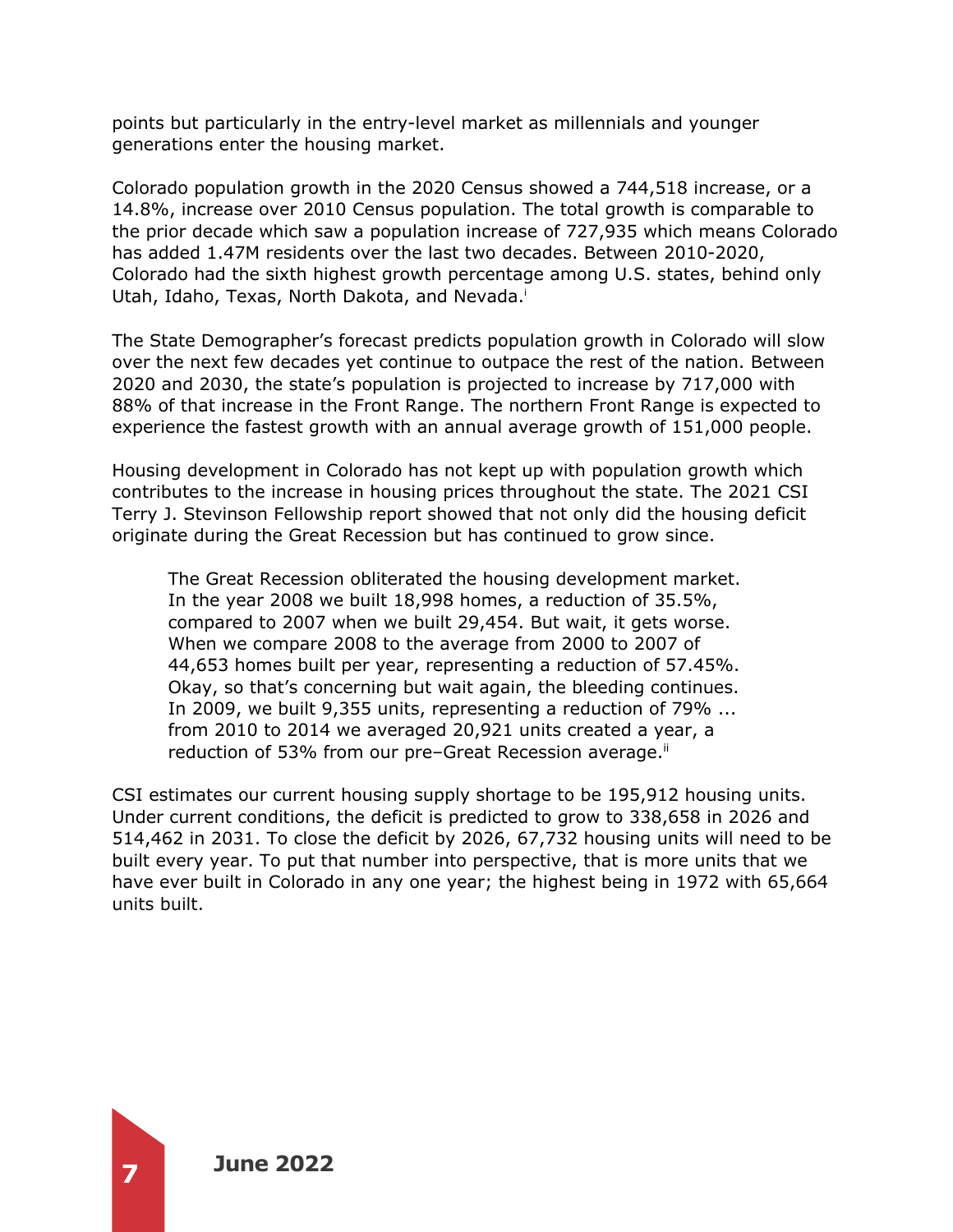#### **Colorado's Housing Shortage**

The number of housing units that Colorado needs exceeds the number projected to be built



Even as mortgage and interest rates are increasing and the Federal Reserve tightens monetary policy and ends quantitative easing to lower inflation, the demand for housing is not expected to lessen in the coming years. In part, it is due to continued population growth and Millennials reaching first-time home buying age.

The shortage of homes is causing prices to escalate rapidly as demand for housing increases; a trend seen throughout Colorado as the median price of a home reached \$600,000 in April according to the Colorado Association of Realtors<sup>iii</sup>. Along the Front Range where we see the largest population growth, the median price of a single family detached home is still higher. In April 2022, the median price in Boulder County reached \$975,000, Denver County \$750,000, and Jefferson County  $$724,110<sup>iv</sup>$ .

The increasing cost to purchase coupled with increasing mortgage rates will mean housing affordability will decrease in Colorado for the foreseeable future. Using CSI's Colorado Homebuyer Misery Index, a combination of the Case-Shiller Home Price Index Low-Tier, Mid-Tier, and High-Tier and the 30-year mortgage rate (5.27% as of June 2022), the steady reduction in affordability began in 2012 yet became more pronounced since mid-2020, corresponding with the onset of the COVID-19 pandemic.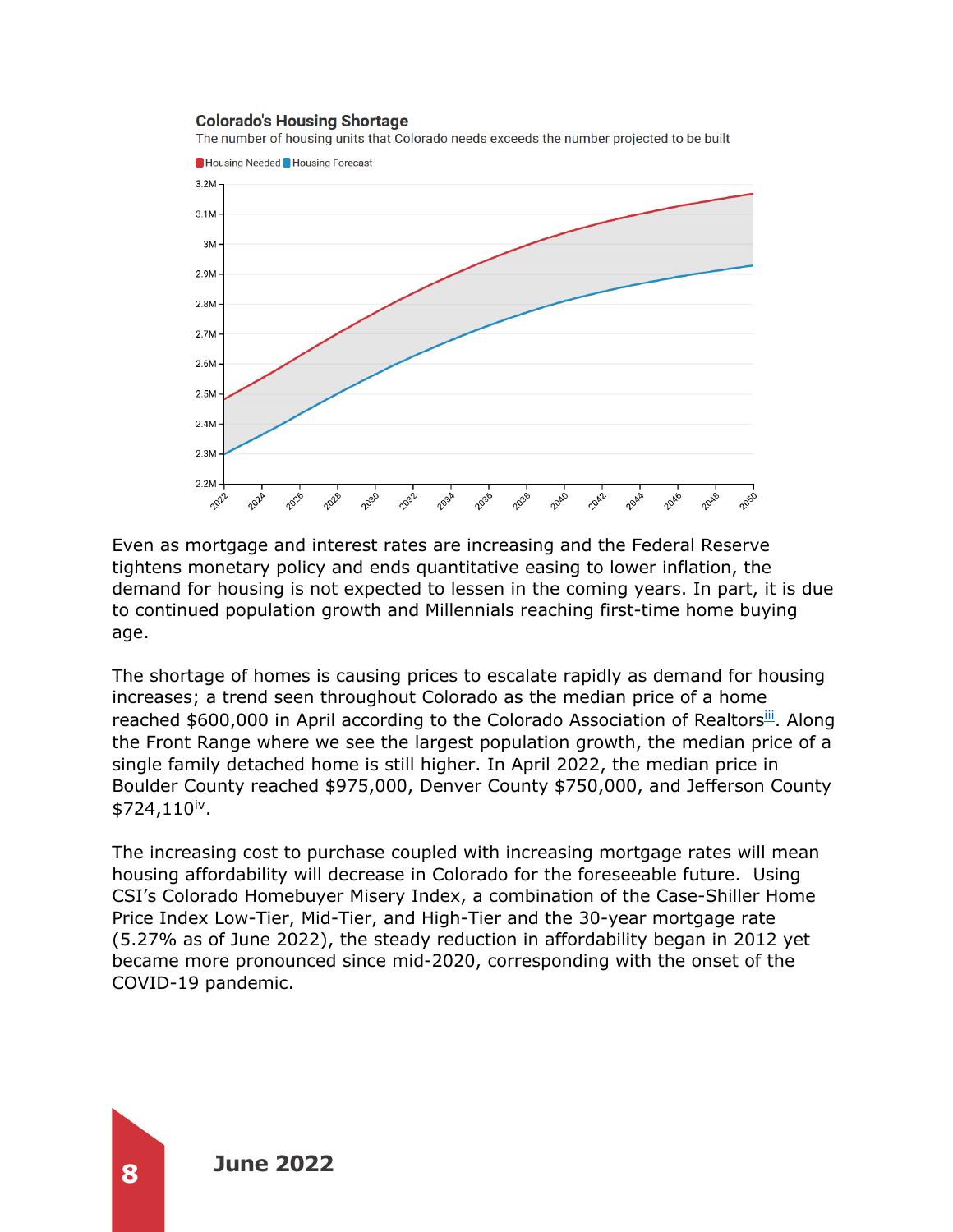# **Colorado Homebuyer Misery Index**



As the "Homebuyer Misery Index" rate increases, housing affordability decreases. It shows that affordability has decreased by 36.7%, 33.7% and 35% in the low, mid, and high tiers since June 2020.



#### Colorado "Homebuyer Misery Index" Growth since June 2020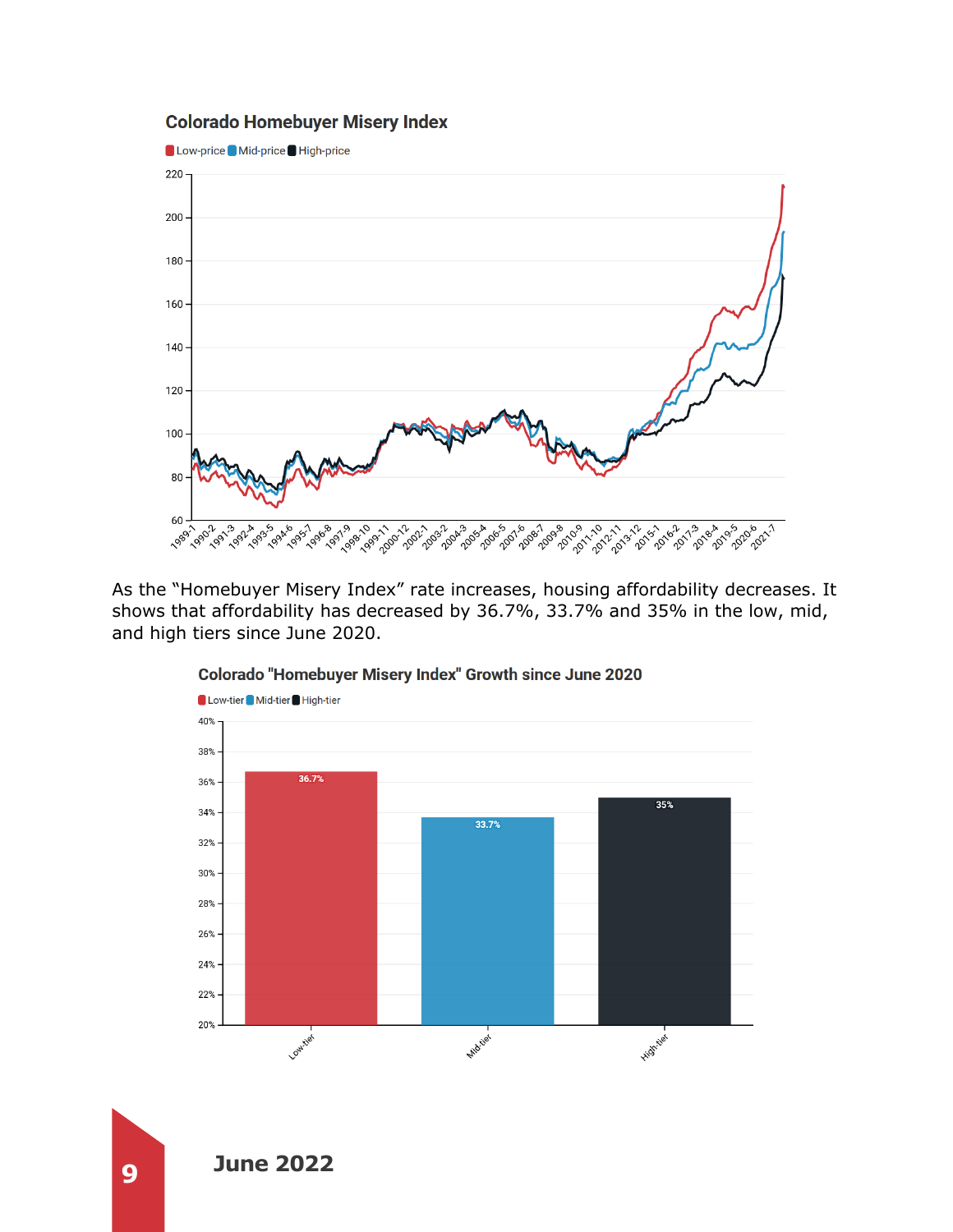To put this in terms of a monthly expense, the U.S. Census Bureau reports that the median price of a home in Colorado in 2000 was \$166,600. Financing this home with a 30-year mortgage (8.15%) with no down payment in 2000 would result in a mortgage payment of \$1,240. To purchase a median-priced home in May 2022 would cost \$600,000 (a 260% increase since 2000), and assuming it's financed with the same 30-year mortgage (now 5.3%) and no down payment, it would result in a monthly mortgage payment of \$3,332, a 169% increase.

In recognizing the urgency for more affordable housing and acknowledging the need to address "critical levels" of housing supply, the state legislature stated that population growth has placed "unsustainable demands on our limited housing stock". <sup>v</sup> Due to continuing supply issues, policymakers should focus on policies that will incentivize and create more housing – such as the recently passed HB22-1282 which created an innovative housing incentive program. Yet as laudable as that program can be, the legislature also passed legislation that will make it harder, and more expensive, to build new housing units.

# **HB22-1362 Energy Code Adoption**

During the 2022 legislative session, the General Assembly passed HB 22-1362 which was signed into law by the Governor on June 2, 2022. It requires the adoption of model code language that would achieve energy performance "equivalent [to] or better" than the 2021 International Energy Conservation Code (IECC). It also requires the development of an electric and solar ready code and a model green code by a newly established Energy Code Board convened by the Colorado Energy Office (CEO) and the Department of Local Affairs (DOLA).

The legislation goes further than earlier legislation passed in the 2019 session (HB 19-1260) which required local jurisdictions to adopt one of the three most recent versions of the IECC at a minimum, upon updating any other building codes<sup>vi</sup>. At that time, the most current IECC model energy code was the 2018 IECC which only changed slightly from prior versions going back to 2012 and did not dramatically alter standards from prior code iterations. The changes in the 2021 IECC represent a major change in energy efficiency requirements over the 2018 version. The U.S. Department of Energy determined that the 2021 IECC was 9% more efficient than the 2018 version. Thus, the passage of HB 22-1362 which requires codes "equivalent or better" energy performance than the 2021 IECC represents a larger energy efficiency hurdle for new buildings in the state.

With the passage of HB22-1362, the state departed from local home rule governance policies that characterize housing development in the state of Colorado. In doing so, they have acknowledged that energy conservation in the built environment supersedes local preferences and standards. In contrast to a uniform statewide building code which focuses on the safety and integrity of structures, the

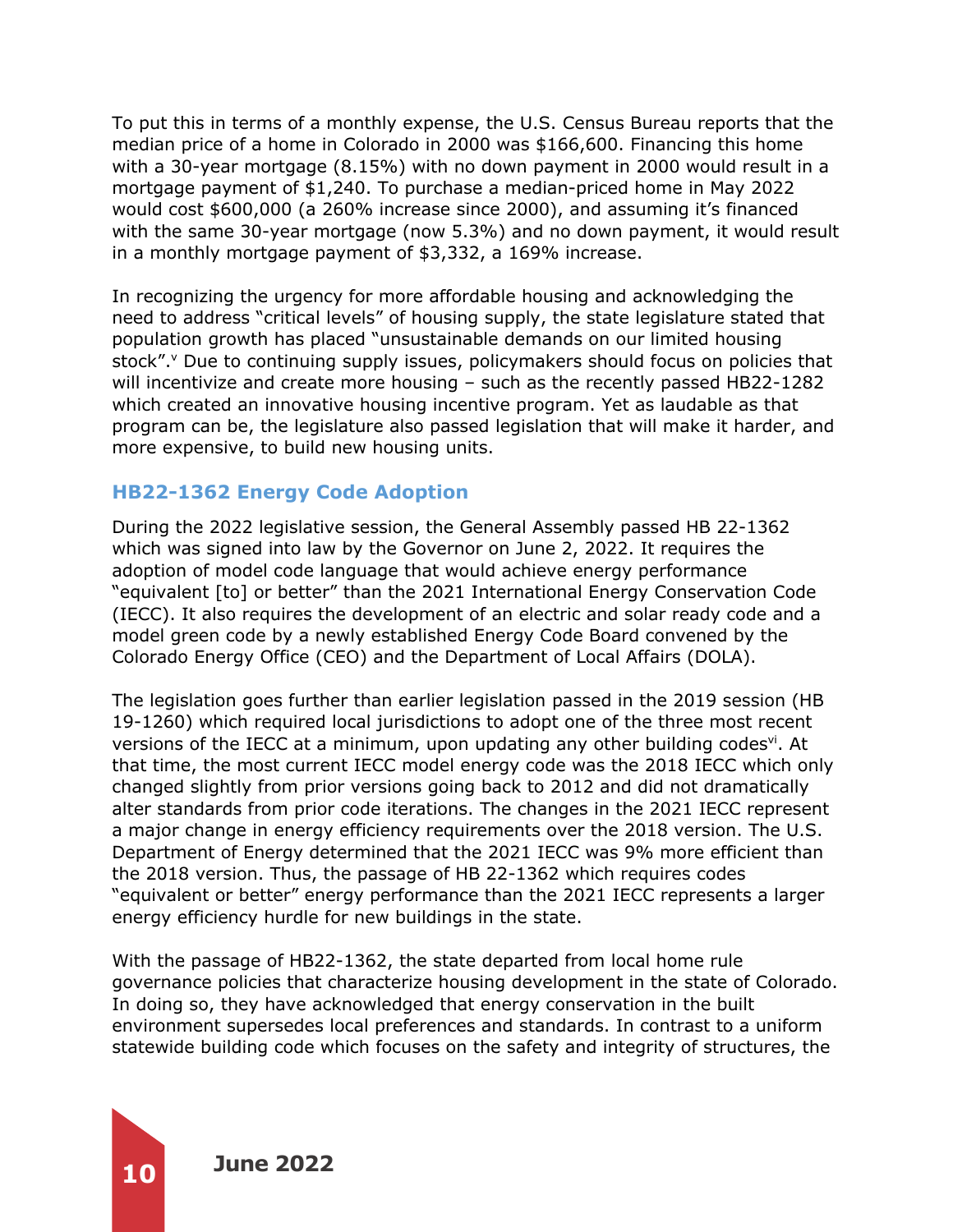state has dedicated its policy priorities to energy conservation and stretch codes that will pave the way for full electrification of buildings.

Housing is a hyper local issue. In our 2021 fellowship report, "From Conflict to Compassion: A Colorado Housing Development Blueprint for Transformational Change" my co-fellow Peter LiFari and I discuss the importance of home rule but also that some aspects of housing are a statewide concern.<sup>vii</sup> Specifically, we recommended adoption of a statewide building code as part of a solution to address supply side deficiencies in the housing development continuum. Without a uniform statewide building code, which would allow standardization across jurisdictions, a statewide minimum energy code, as a subset of building codes, does not enable efficiencies or economies of scale. Builders would still need to adapt to each jurisdiction's building code and then implement the energy code, losing the standardization feature which was the basis of our recommendation.

The homebuilding industry is one of the last major industries to be disrupted by new technology.<sup>viii</sup> The adoption of a uniform building code would unlock innovation by allowing markets for products that require consistency and standardization such as offsite or modular homes. Additionally, modular homes are more energy efficient than typical site-built homes. Factory constructed homes are designed as building blocks that fit together with tight tolerances resulting in better insulation. Tightly insulated walls, floors, windows, and ceilings keep air from leaking in or out. While energy efficient equipment is key, it is just one of the many factors that impact a building's energy efficiency, air quality, durability, and comfort. Therefore, adoption of a uniform statewide building code would have had the dual advantage of opening the door to true productivity gains and creating more energy efficient homes.

On the other hand, the adoption of a minimum energy code across the state does not create the same efficiencies that uniform building code does. Homebuilders will continue to contend with different requirements across jurisdictions adding to the complexities and cost of projects. In addition to learning new energy code requirements, builders must learn how the energy code integrates with the building code of the local jurisdiction. HB22-1362 allows localities to adopt more stringent energy codes than the model code which exacerbates this issue further.

Therefore, the passage of HB22-1362 increases the complexity of building in Colorado which will add to the time and cost to build. Advocates of the stricter energy code stress the increased costs are offset by the benefits to health and the environment. Although given the choice in a real-world scenario we saw that consumers overwhelmingly chose to not make the tradeoff.

In the aftermath of the Marshall fire that destroyed over 1000 homes in the communities of Louisville and Superior at the end of 2021, these communities found local adoption of the 2021 IECC would add to the cost to rebuild every home and increase the time to rebuild. Before the fire, the Louisville City Council adopted

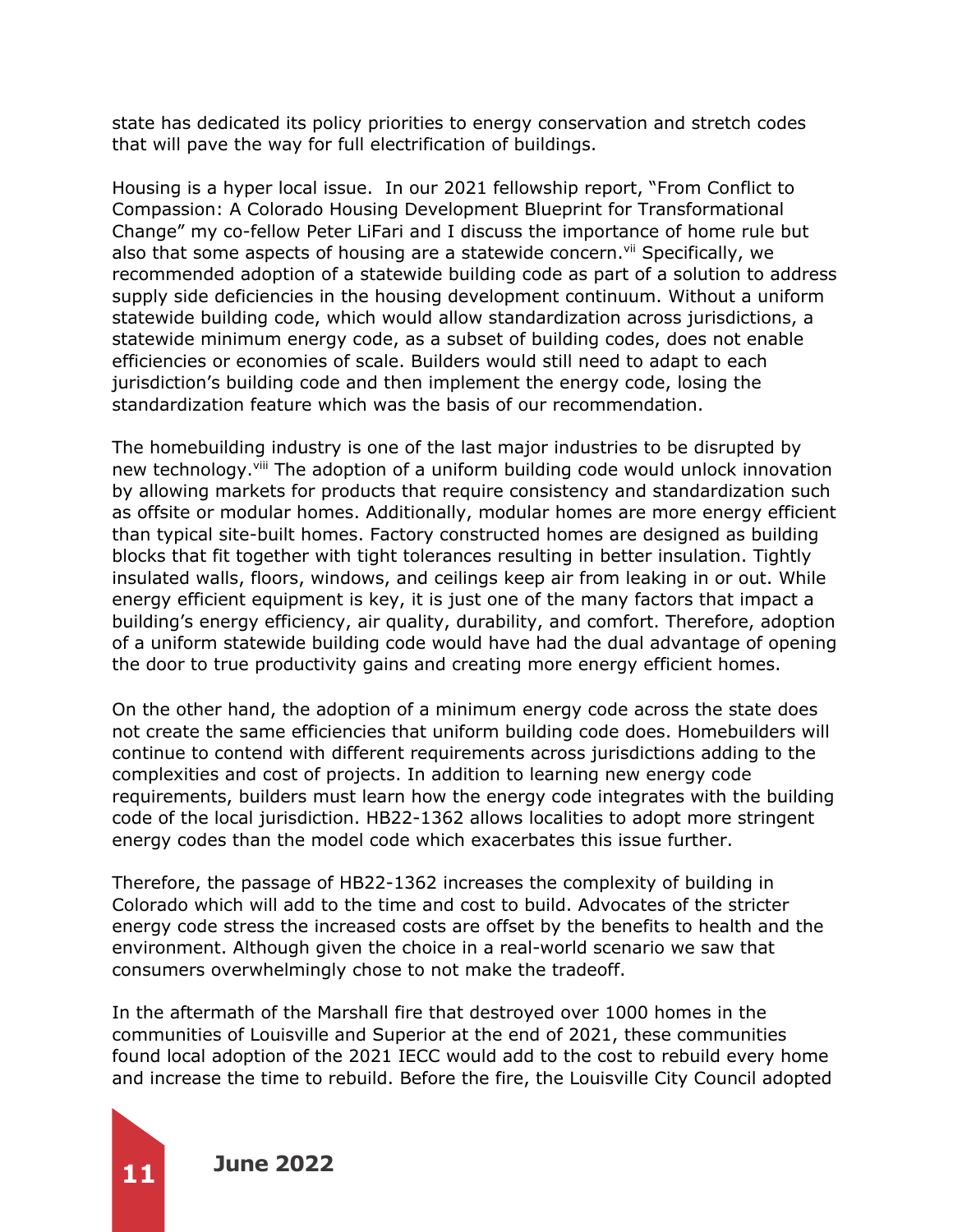the 2021 IECC with amendments and Appendix RC (Zero Energy Residential Building Provision) on October 19, 2021. Prior to the adoption, the city was utilizing 2018 IECC. The additional requirements include a combination of on-site solar with off-site solar, or alternatively, off-site solar through a Community Solar Garden (CSG) to offset the use of energy in their home.

After the fire destroyed 550 homes in Louisville on December 30, 2021, homeowners were faced with the prospect of rebuilding with the newly adopted codes and mandatory net zero requirements. There was no question that the new codes would add to the cost to rebuild homes to the current code, however, the magnitude of impact estimates varied depending on assumptions taken, as well as rebates and incentives offered by third parties.

Therefore, the Louisville City Council requested Group 14, a Colorado-based consulting firm with expertise in built environment projects, to prepare a cost analysis to understand the cost differential to build to both the 2018 and 2021 IECC for fire affected homes. Group 14 estimated the cost to upgrade to meet the different iterations of the 2021 IECC (with or without Appendix RC) would incur additional costs to homeowners anywhere from  $$6,450$  -  $$22,352$  per home<sup>ix</sup>. Most homeowners were underinsured anywhere from \$100,000 to \$500,000 and under the new building code they could not afford to rebuild.

The following table is adapted from Group  $14$ 's report<sup>x</sup> and shows the additional cost of equipment for implementing 2021 IECC for an average home rebuild which were based on estimates from local homebuilders working in the local market. The average size of a home lost in Louisville was 2,820 square feet with 4 bedrooms and 3 bathrooms. Because Louisville adopted the additional net zero building code, those costs are listed as well. Xcel Energy, the regional utility, offered various rebates and incentives to Marshall Fire victims to implement 2021 IECC and considered other monetary incentives for compliance with Energy Star v3.2, Zero Energy Ready Home v2, Energy Star New Certification Program, and Passive House Standards<sup>xi</sup>. Because these rebates were uniform across all iterations but only available to Marshall Fire victims, those costs were not included below.

| <b>Summary Costs of Residential Home Code Upgrades at Construction</b> |                               |  |  |  |
|------------------------------------------------------------------------|-------------------------------|--|--|--|
| Code                                                                   | <b>Cost of Equipment Only</b> |  |  |  |
| 2021 IECC                                                              | \$6,450                       |  |  |  |
| 2021 IECC, as amended, natural gas                                     | \$12,452                      |  |  |  |
| 2021 IECC, as amended, natural gas, plus App. RC                       | \$19,867                      |  |  |  |
| 2021 IECC, as amended, all electric                                    | \$10,907                      |  |  |  |
| 2021 IECC, as amended, all electric, plus App. RC                      | \$22,352                      |  |  |  |

Source: Residential Construction Cost Analysis., Group 14 Engineering, (Feb. 23, 2022)

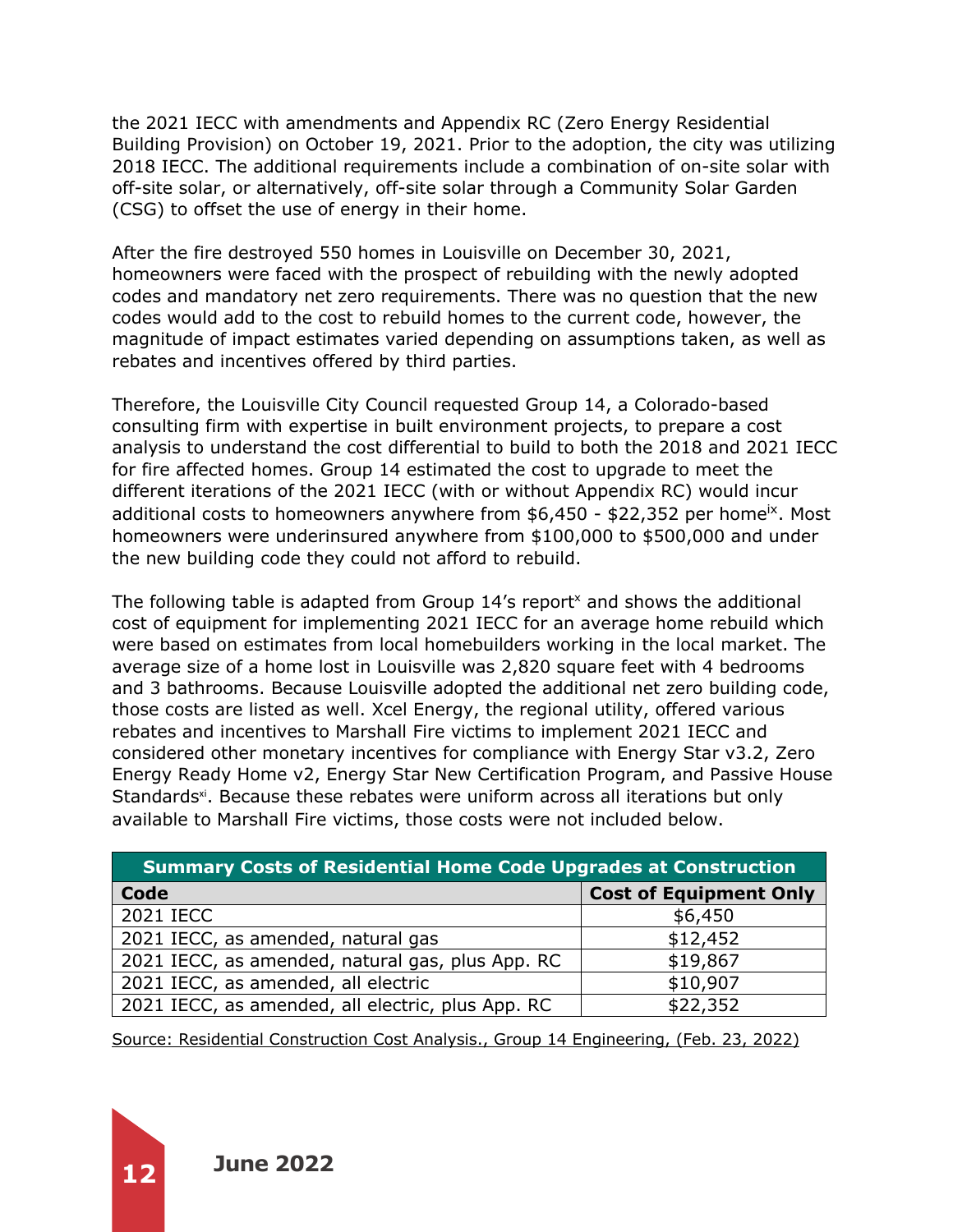Most homes destroyed in the Marshall Fire were built in the 1990s. Even building to the 2018 IECC, the code used previously, would mean newly built homes would be more energy efficient than their predecessors. Since 2015, the Department of Energy's minimum standard of 80% Annual Fuel Utilization Efficiency rating (AFUE) had already been adopted or exceeded by many manufacturers. And new high efficiency gas furnaces that are Energy Star approved are 90 – 98% efficient (AFUE rating). No doubt some displaced homeowners would prefer to build to a higher standard than the 2021 IECC represents. The choice should be the homeowners to make based on their preference and budget and not forced upon them by government regulation.

The Louisville City Council agreed and approved an exemption for fire victims from the 2021 IECC and Appendix RC. Just days after, the state legislature moved forward in passing HB22-1362, albeit with amendments that included exemptions for disaster victims.

# **HB22-1362 Paves the Way for Full Beneficial Electrification**

HB22-1362 created a requirement for a minimum statewide energy conservation standard but also required the development of stretch codes for electric and solar and net zero buildings. HB22-1362 is a major step toward full, beneficial electrification in the built environment. The model codes must include mandatory support for building electrification whether or not the homeowner wishes to use natural gas for heating and appliances, mandatory electric vehicle charging infrastructure regardless of what the homeowner drives, and mandatory solar panel capacity whether or not solar is desired or more cost effective.

Nationally, buildings currently represent 39% of global GHG emissions; 28% of that is operational, meaning the equipment inside of a building such as stoves and furnaces, and the remaining is embodied, meaning the byproduct of construction building materials. To meet the state's aggressive GHG emission reduction targets, addressing the built environment is necessary. Because HB22-1362 applies to new builds, it will only impact a small percentage of buildings in the state. To reduce GHG emissions and meet state targets, millions of existing homes that currently utilize fossil fuels will need to be retrofitted. However, forcing electrification too quickly will be expensive to consumers.

The equipment needed for building electrification will become less expensive over time as technology improves and becomes more widely available. A 2020 study by Xcel Energy found that full electrification of new customers in Colorado would cost \$7,000 per home but stated that the cost would drop significantly over the next few years.<sup>xii</sup> While the state's desire to address GHG emissions in the built environment is strong, a moderate approach is needed to minimize unintended consequences of a forced transition on property owners.

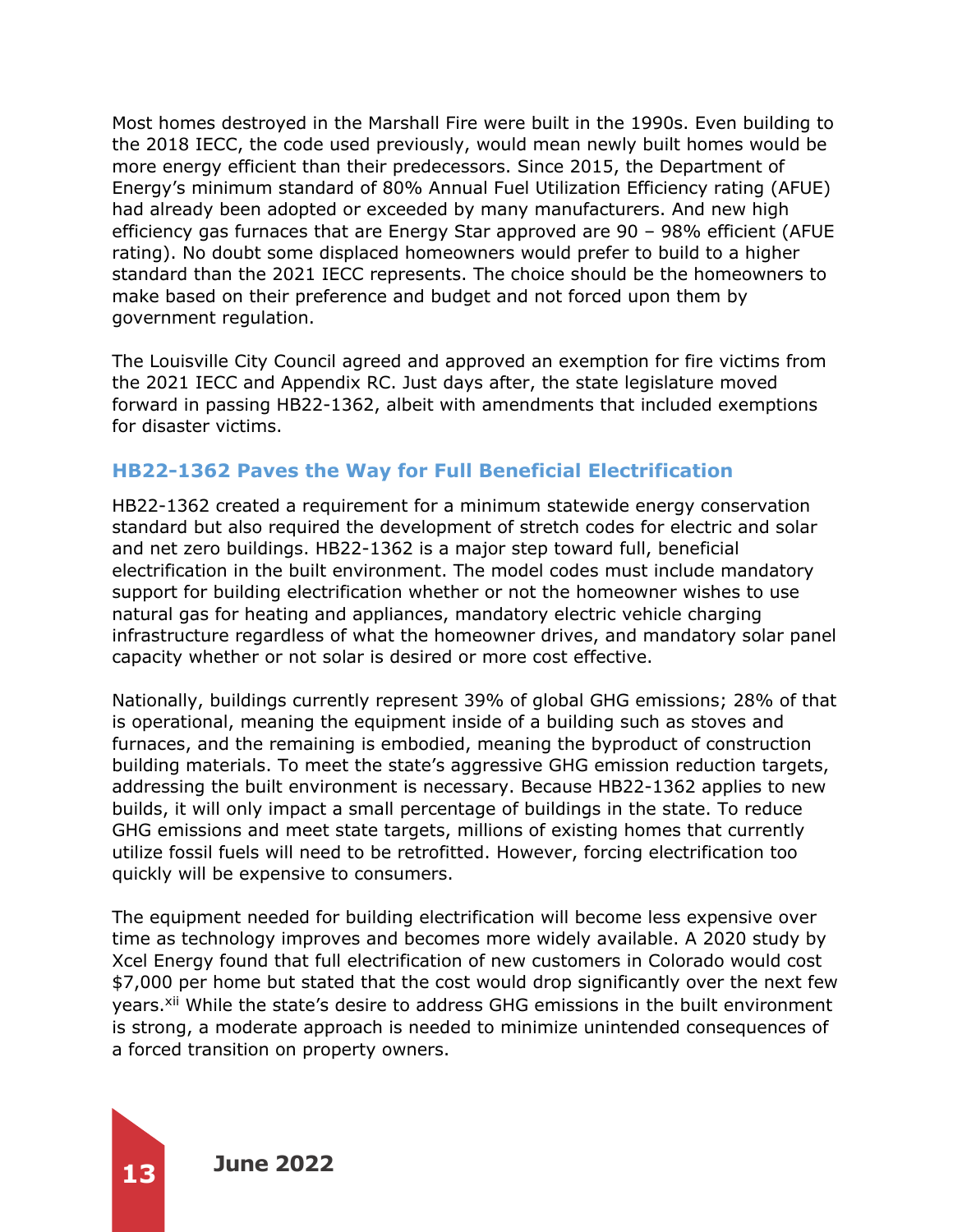Market barriers exist that hinder the retrofitting of existing homes to electrification due to cost and preference. While improvement in electrification technology increases reliability and cost effectiveness, and as electrification becomes more discussed, consumer preferences still have not changed much. Between 2013 and 2020, the use of gas for space heating has declined only slightly from 62% to 57% while gas preference has slightly increased for water heating, 68% to 69%, and cooking fuel,  $51\%$  to  $52\%$ <sup>xiii</sup>.

As cities move forward with natural gas restrictions and bans, professional chefs were not pleased, showing a preference for natural gas for cooking both for commercial and residential uses.xiv With gas ranges temperature can be changed quickly and more incrementally than on a traditional electric stove. For electric induction ranges, the change in temperature has less of a lag, however, these models are more expensive than traditional electric or gas ranges and also require induction cookware which may require consumers to change out their cookware.

Natural gas has been the most effective and efficient choice for consumers for furnaces and water heaters, particularly in colder climates.<sup>xv</sup> Recent advancements in cold climate heat pump (CCHP) technology have achieved more reliable heating performance over other electric heat pumps. Previously heat pumps running on electricity lost efficiency and performance when outside temperatures sunk below freezing, making heat pumps a less than viable option for Colorado homes. However, there is still an educational gap as many installers are aware of the differences between a regular heat pump and a CCHP which will lead to regular heat pumps being installed in cold climates, according to a recent report by Guidepost. XVI

In addition to a change in equipment, electrification would require additional infrastructure, both in front of the meter and behind the meter while continuing to service natural gas customers. This would require the utility to continue to maintain gas delivery infrastructure while making large investments in the infrastructure required to meet increased demand for electricity. Xcel found that a voluntary adoption scenario would only add \$15-23 per year to non-participating customers' bills (as of 2030) in comparison to a \$930 increase in the mandated scenario.

In September 2020, Black Hills Energy provided an estimate for the costs of electrification for customers within Rocky Ford, CO. Their analysis includes the infrastructure to provide the electricity to all housing units, appliance cost, and behind the meter costs which are costs to be covered by the customer individually. The analysis found that the total cost to electrify all 1,543 housing units in Rocky Ford would be \$50.2B on average, \$32,538 per housing unit. CSI extended the results of the Rocky Ford study to all 1,640,580 housing units in Colorado that are not using electricity as a heating and cooking fuel, the assumption being that the

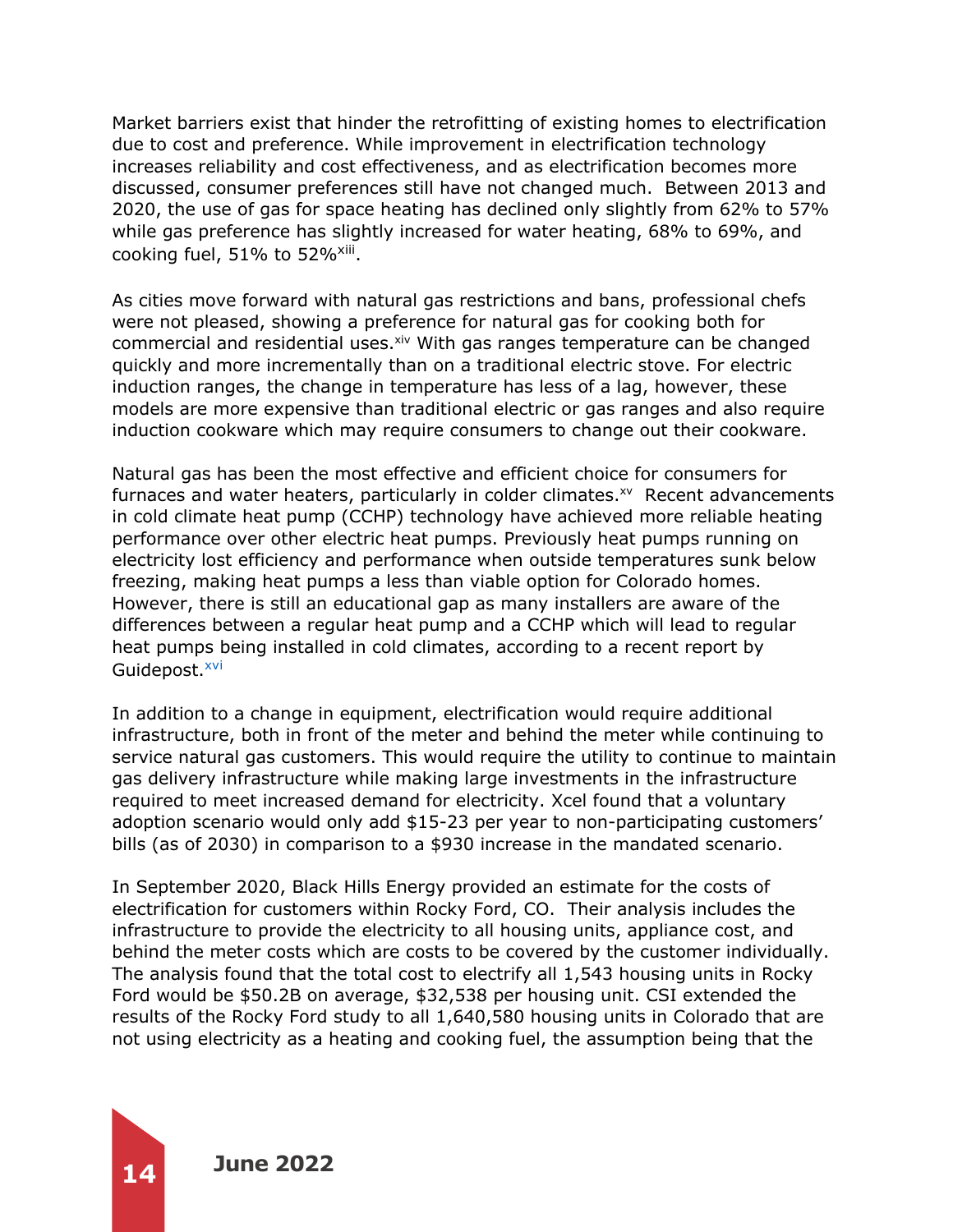472,807 housing units that use electricity as a heating and cooking fuel will not have to be retrofitted.



#### The Cost of Electrifying an Average Housing Unit is 51% of Colorado's **Median Household Income**

CSI then produced an estimate of retrofitting 74,300 commercial properties in the state. Estimates of the number of commercial properties come from state property tax records<sup>xvii</sup>. The cost of electrification per commercial unit comes from a study done by the Group 14 Engineering<sup>xviii</sup>. They show that the cost of electrification of a commercial building is \$241,200 on average. This estimate does not consider the cost of providing additional infrastructure to deliver electricity to commercial buildings. To electrify all commercial buildings, we estimate it would cost \$17.9B. The estimated combined cost to electrify all existing residential and commercial units in Colorado is \$71.3B.

| Cost of Residential Electrification (Rocky Ford, CO and All of Colorado) |                   |                 |  |
|--------------------------------------------------------------------------|-------------------|-----------------|--|
|                                                                          | <b>Rocky Ford</b> | <b>Colorado</b> |  |
| Number of Residential Units Switching to Full                            |                   |                 |  |
| Electrification                                                          | 1,450             | 1,632,264       |  |
| Total Utility Infrastructure Costs per Housing                           |                   |                 |  |
| Unit - Low                                                               | \$19K             | \$23K           |  |
| Total Utility Infrastructure Costs per Housing                           |                   |                 |  |
| Unit-Mid                                                                 | \$19K             | \$23K           |  |
| Total Utility Infrastructure Costs per Housing                           |                   |                 |  |
| Unit - High                                                              | \$22K             | \$27K           |  |
| Total Behind the Meter Costs per Housing                                 |                   |                 |  |
| Unit - Low                                                               | \$13K             | \$13K           |  |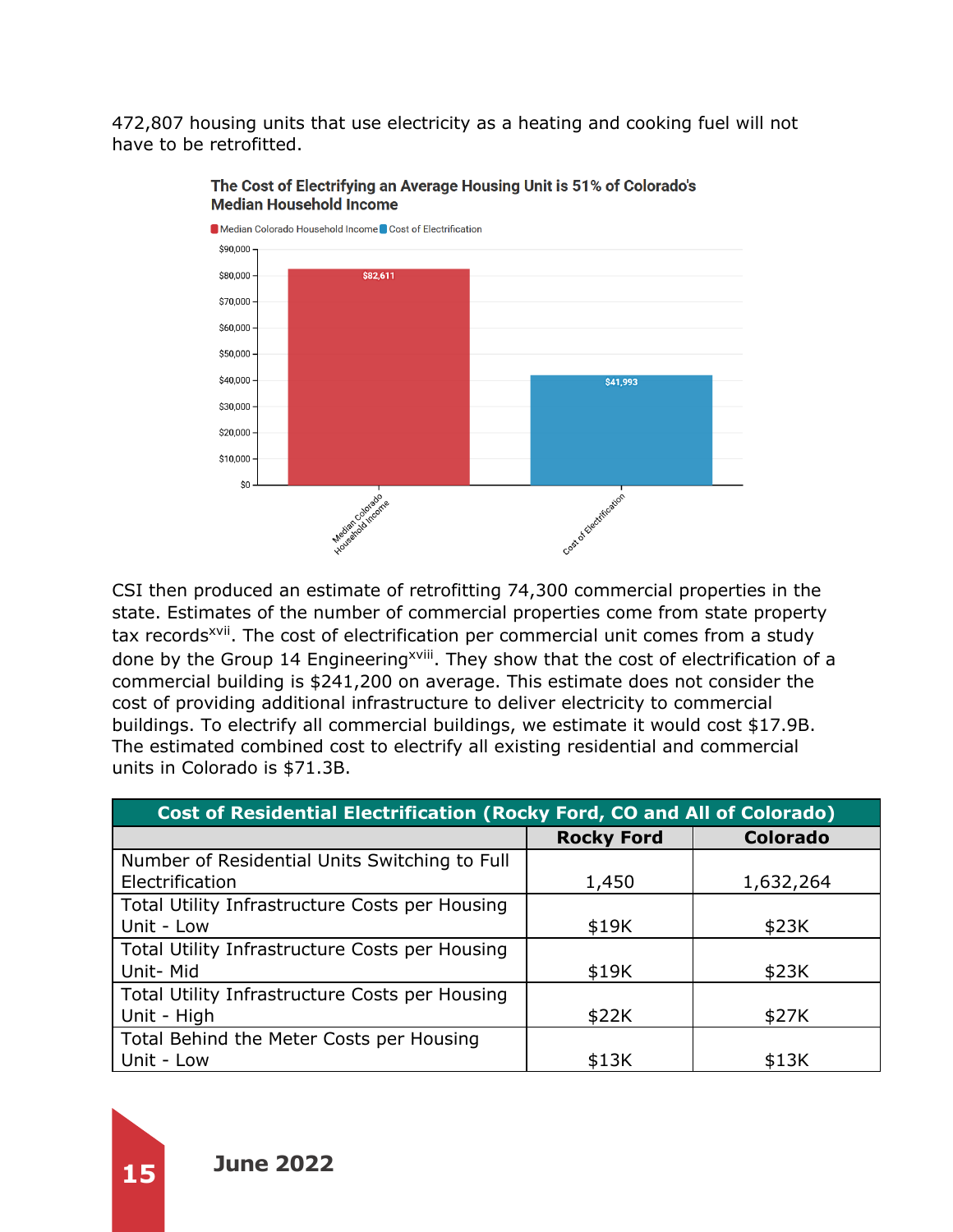| Total Behind the Meter Costs per Housing      |         |         |
|-----------------------------------------------|---------|---------|
| Unit - Mid                                    | \$14K   | \$14K   |
| Total Behind the Meter Costs per Housing      |         |         |
| Unit-High                                     | \$15K   | \$15K   |
| Total Electrification Cost per Housing Unit - |         |         |
| Low                                           | \$32K   | \$36K   |
| Total Electrification Cost per Housing Unit - |         |         |
| Mid                                           | \$33K   | \$37K   |
| Total Electrification Cost per Housing Unit - |         |         |
| High                                          | \$37K   | \$42K   |
| Total Cost - Low                              | \$46.6M | \$59.1B |
| Total Cost - Mid                              | \$48.1M | \$60.8B |
| Total Cost - High                             | \$53.8M | \$68.4B |

\* Source: Alternative Fuel Analysis – Preliminary Study of Electrification of Customers within Rocky Ford, Colorado. Sept 2020, Black Hills Energy, and CSI Calculations

Another study that looked at the cost of electrification across all 50 states estimated total (transportation, direct use infrastructure, household cost, commercial building cost, vehicle cost, off-road vehicles such as construction and farm equipment) electrification for Colorado to be closer to \$488 billion which includes \$15 billion in household cost and \$134 billion in commercial building cost. xix

Amidst the widely varying estimates of the cost of electrification, policymakers need to acknowledge that the true cost is unknown. Additionally, as CSI has reported, Colorado's electrical grid cannot handle a rapid increase in demand without causing consumer rates to increase dramatically<sup>xx</sup>. Care must be taken so risks associated with rapid electrification will ensure affordability to the consumer and reliability of the electric grid.

An overly aggressive transition to electrification will impact the reliability of the grid as well as increase prices for natural gas customers who will bear the brunt of maintaining the costs maintaining and safely operating natural gas infrastructure. These costs would fall on low-income households who could not afford to transition early on.

### **Energy Code Board Should Take a Measured Approach**

To ensure the risks of rapid electrification are understood and mitigated, the process of the code development is important. HB22-1362 outlines the process for the state's energy code adoption and establishes an Energy Code Board that is appointed and convened by the Colorado Energy Office (CEO) and the Department of Local Affairs (DOLA).

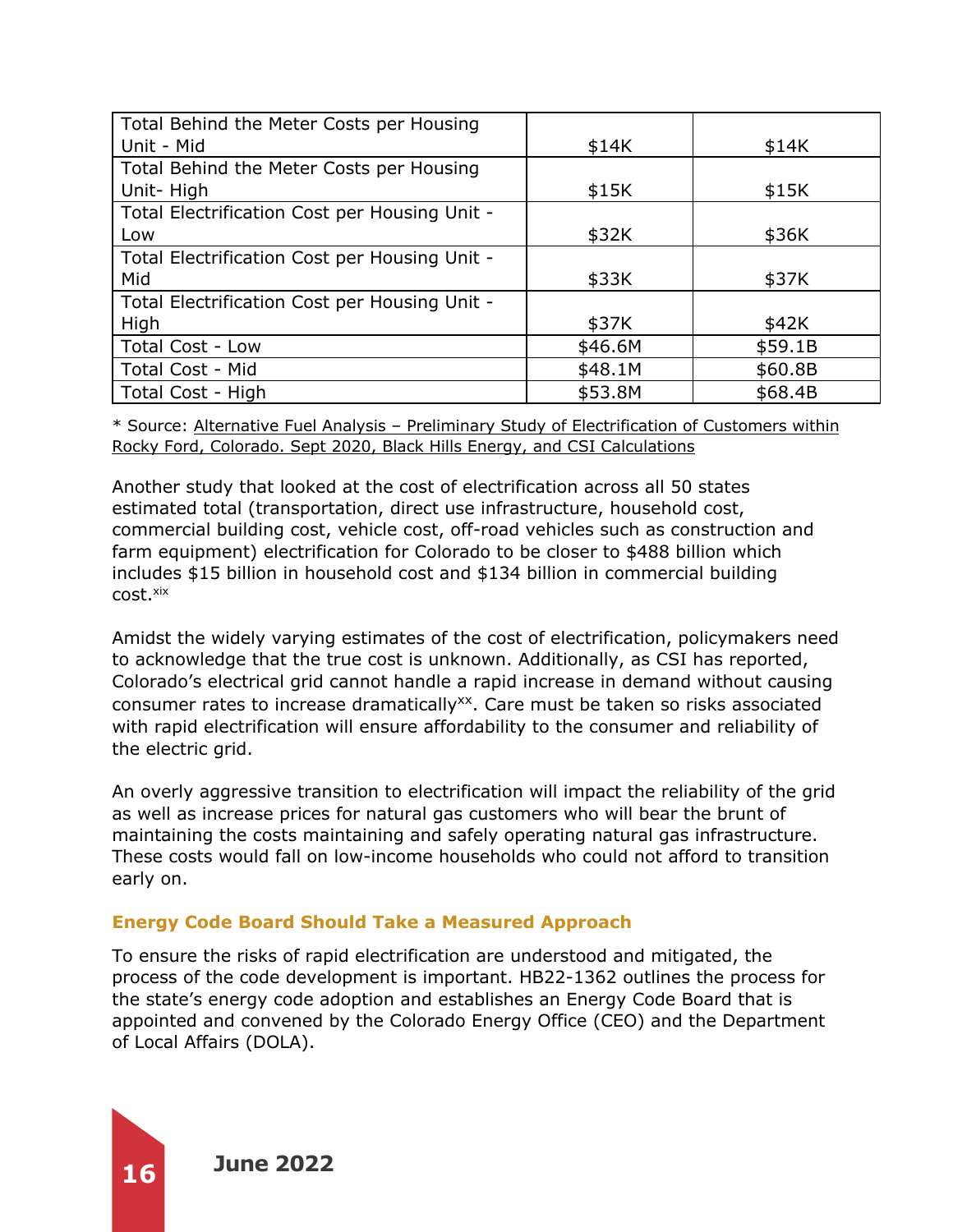Membership of the board includes CEO Director, or the Director's designee, who will appoint 10 additional members: one member representing urban counties of the state, one member representing the municipalities in rural areas of the state, two members representing environmental or sustainability groups, one solar power expert, one energy efficiency expert, one member representing professional engineers with building systems experience, one member representing electric utilities, a gas utility, or a combined electric and gas utility, one member representing architects, and one member who is a building energy code expert.

The DOLA Director, or the designee, will be on the board and appoint 9 additional members: one member representing rural counties of the state, one representing urban municipalities, two members representing affordable housing operations (one representing a for-rent nonprofit builder who serves populations with incomes under 80% AMI, and one representing a nonprofit affordable for sale housing builder), two members who hold and electrical license, plumbing license, or a professional credential in the mechanical trades (at least one of whom is a member of a labor organization), one member representing a statewide organization for home building professionals, one member with building operations expertise, and one contractor who provides mechanical, electrical, or plumbing services or represents a statewide association that represents mechanical, electrical, or plumbing contractors.

The process by which the Energy Code Board adopts model code is prescribed in the legislation. The legislation also provides for an Energy Code Executive Committee which can adopt a code should the Energy Code Board not reach consensus by a  $2/3^{rds}$  vote.

Utilizing a robust stakeholder process will ensure buy-in by the diverse actors involved in the housing development continuum. A robust board membership will ensure many interests will be represented. However, without a public comment process, the interests of the largest stakeholders, taxpayers, will not be represented. Additionally, with such diverse interests represented among the Board membership, consensus may not be reached which will leave the Executive Board, an inherently political committee, to adopt a code.

Therefore, to ensure a robust and transparent process, the Energy Code Board should allow for public input on code requirements and adopt a guiding principle that any new standards should be that changes are cost-effective and should be accompanied by an economic study of the impact on affordability. Cost-effective measures should be based on a simple payback method, i.e., a calculation of how long it would take for the homeowner to recoup upfront costs through utility bill cost savings, to the home buyer that does not exceed 10 years or use the social cost of carbon.

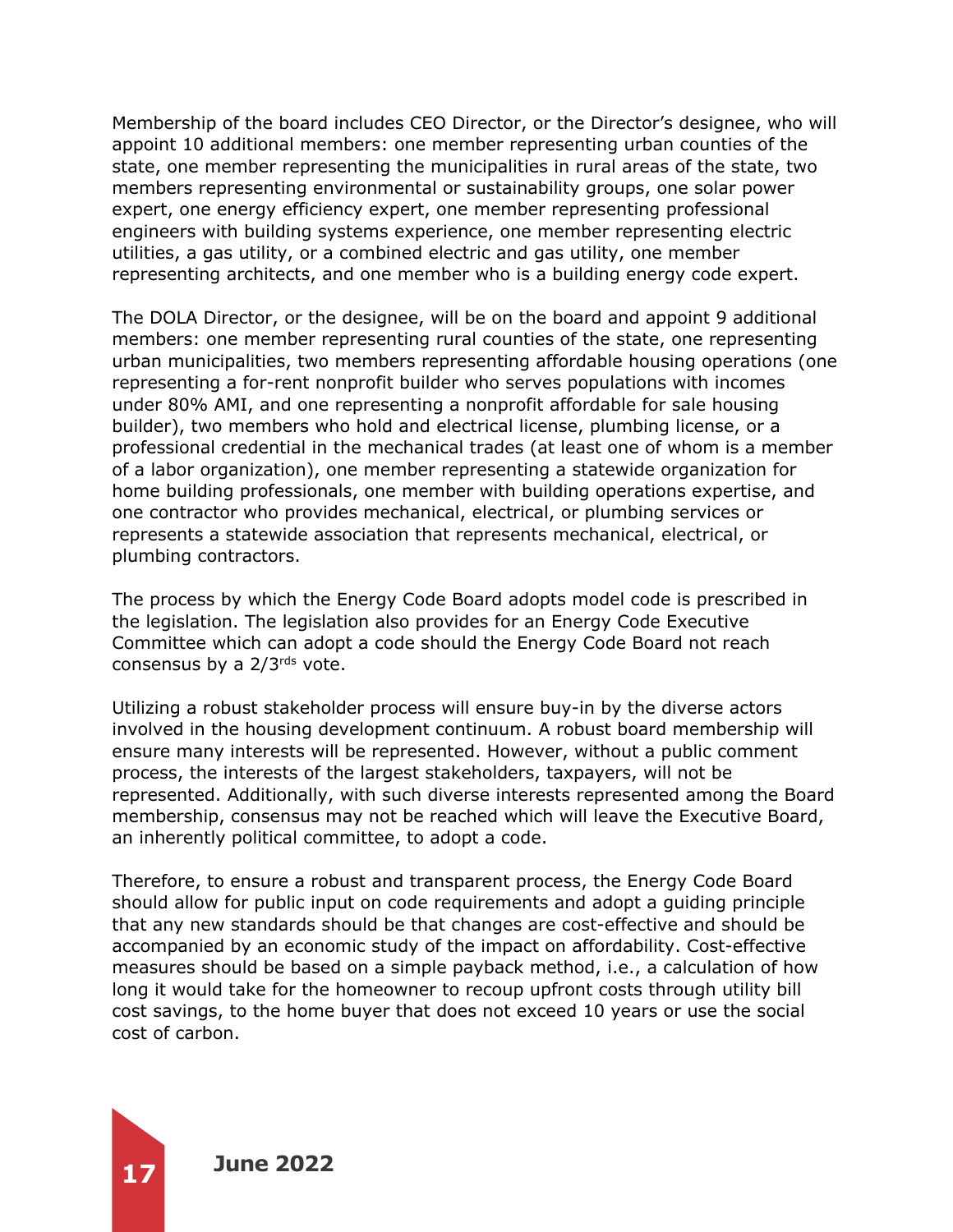# **Conclusion**

Across the United States, states and localities are weighing the benefits of electrification against the costs. Indeed, discerning whether electrification is indeed beneficial. Given the massive costs associated with electrification, the impacts on the electricity grid, and consumer preferences regarding natural gas, the choice is far from clear. Some states and cities have moved towards full electrification by banning natural gas appliances. Berkley, CA was the first U.S. city to require building electrification for new buildings beginning January 1, 2020. Washington recently became the first state in the country to mandate that newly constructed buildings use all electric space heating and hot water systems for commercial and multi-family buildings. This occurred almost simultaneously as a similar measure in New York that would ban fossil fuel heating in new buildings. This measure failed to pass in the state legislature during budget talks.

While HB22-1362 does not mandate electrification, it paves the way for building electrification through the development and adoption of model codes. These are important precursors to support electrification and electrification readiness. However, significant barriers exist to full electrification for Colorado's commercial and residential buildings. Given the significant complexity of a statewide transition from fossil fuels to renewables, additional considerations as to the total cost of electrification must be taken before implementing electrification policies, particularly when any additional costly regulation adds to the already significant cost to build in Colorado.

An aggressive and complete transition from fossil fuels will be costly. To ensure costly policies do not overly burden housing development in Colorado, policymakers should ensure that widescale implementation of an electrification plan will be based on informed tradeoffs by:

- Ensuring a transparent and fair stakeholder process for adoption of energy and green codes that includes public comment and input;
- Adopting energy efficiency standards that also prioritize affordability;
- Undertaking a return-on-investment analysis of electrification with a payback period that does not exceed 10 years, over the average length of homeownership.

<sup>i</sup> https://drive.google.com/uc?export=download&id=1Klq9pdHjeGTFaol2VCabKnLJVB4Ksx0g

ii https://commonsenseinstituteco.org/co-housing-blueprint/

iii https://car-co.stats.showingtime.com/docs/mmi/x/Statewide?src=map

iv https://marketstatsreports.showingtime.com/CAR-Colorado\_hqac0/sst/202204/0SF.htm

<sup>v</sup> https://leg.colorado.gov/sites/default/files/2022a\_1282\_signed.pdf

vi https://www.leg.colorado.gov/bills/hb19-1260